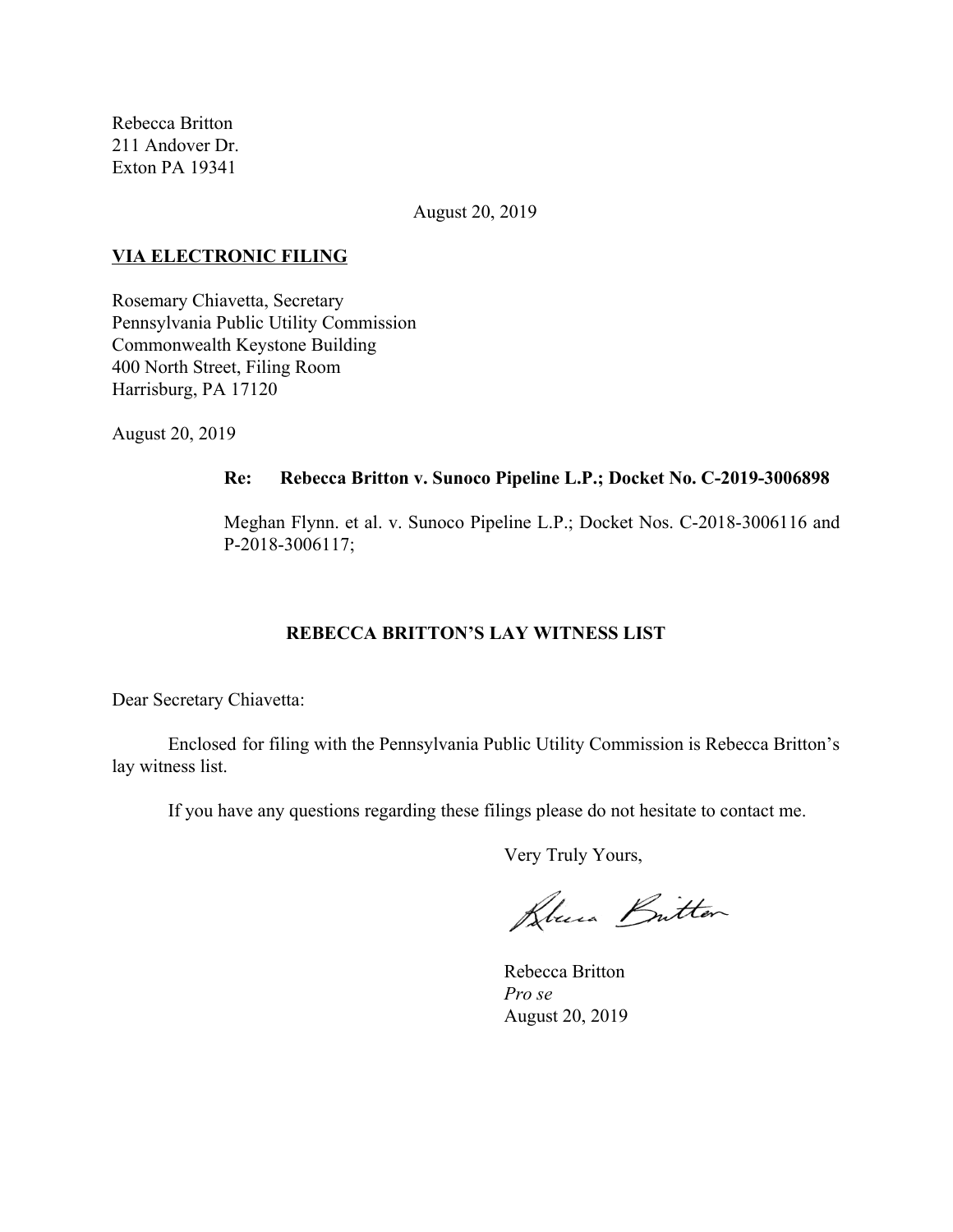August 20, 2019

:

Rosemary Chiavetta, Secretary Pennsylvania Public Utility Commission Commonwealth Keystone Building 400 North Street, Filing Room Harrisburg, PA 17120

## **BEFORE THE PENNSYLVANIA PUBLIC UTILITY COMMISSION**

| <b>Rebecca Britton</b><br>211 Andover Dr.<br>Exton, PA 19341<br>Complainant | Docket No. C-2019-3006898                   |
|-----------------------------------------------------------------------------|---------------------------------------------|
| V.                                                                          |                                             |
| <b>SUNOCO PIPELINE L.P.,</b><br>Respondent.                                 |                                             |
| MEGAN FLYNN et al<br>V.                                                     | Docket Nos.C-2018-3006116<br>P-2018-3006117 |
| SUNOCO PIPELINE L.P.,                                                       |                                             |

## **LIST LAY WITNESS**

Micheal Holmes, Fire Marshall Uwchlan Township

Testify to information presented to Township Officials responsible for public safety and other information consistent with my complaint. 610.363.0518

Chief Scott Alexander, Police Chief Uwchlan Township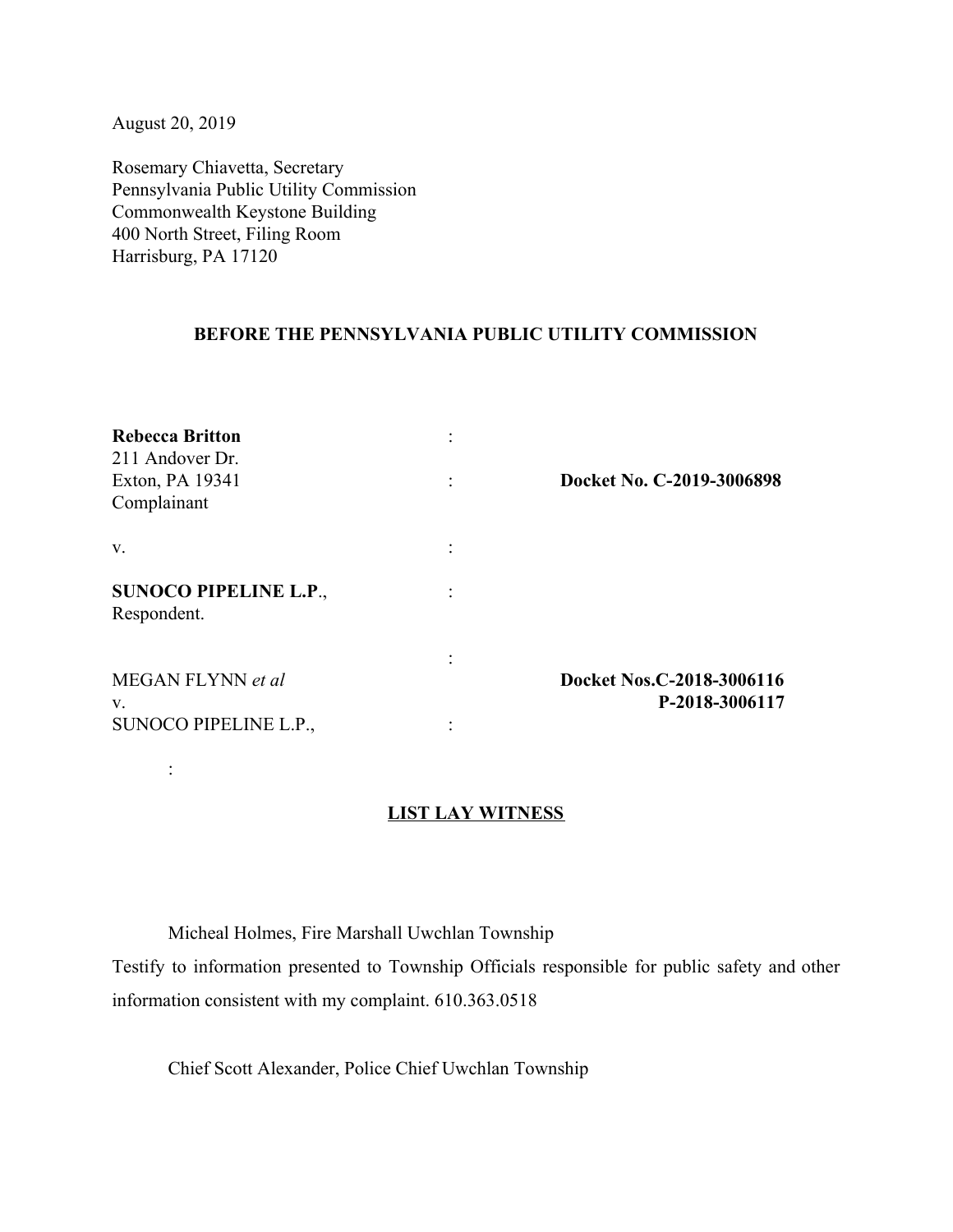Testify to information presented to Township Officials responsible for public safety and other information consistent with my complaint. 610.363.0518

William Turner, Chester County Emergency Management

Testify to information presented to County Officials responsible for public safety and other information consistent with my complaint. 610.344.5000

 $\setminus$ 

Dr. Emilie Lonardi Downingtown Area School District Superintendent Testify to information presented to School District Officials responsible for school safety and other information consistent with my complaint. 610.269.8460

Mrs. Wanda J. Dunn Neighbor Uwchlan Township Testify to information consistent with my complaint. I reserve the right to change this neighbor should her health decline and will inform all parties as soon as possible if changes are needed.

I intend to give testimony during the October hearing.

*Respectfully Submitted*,

Plus Britton

*Rebecca Britton* August 20, 2019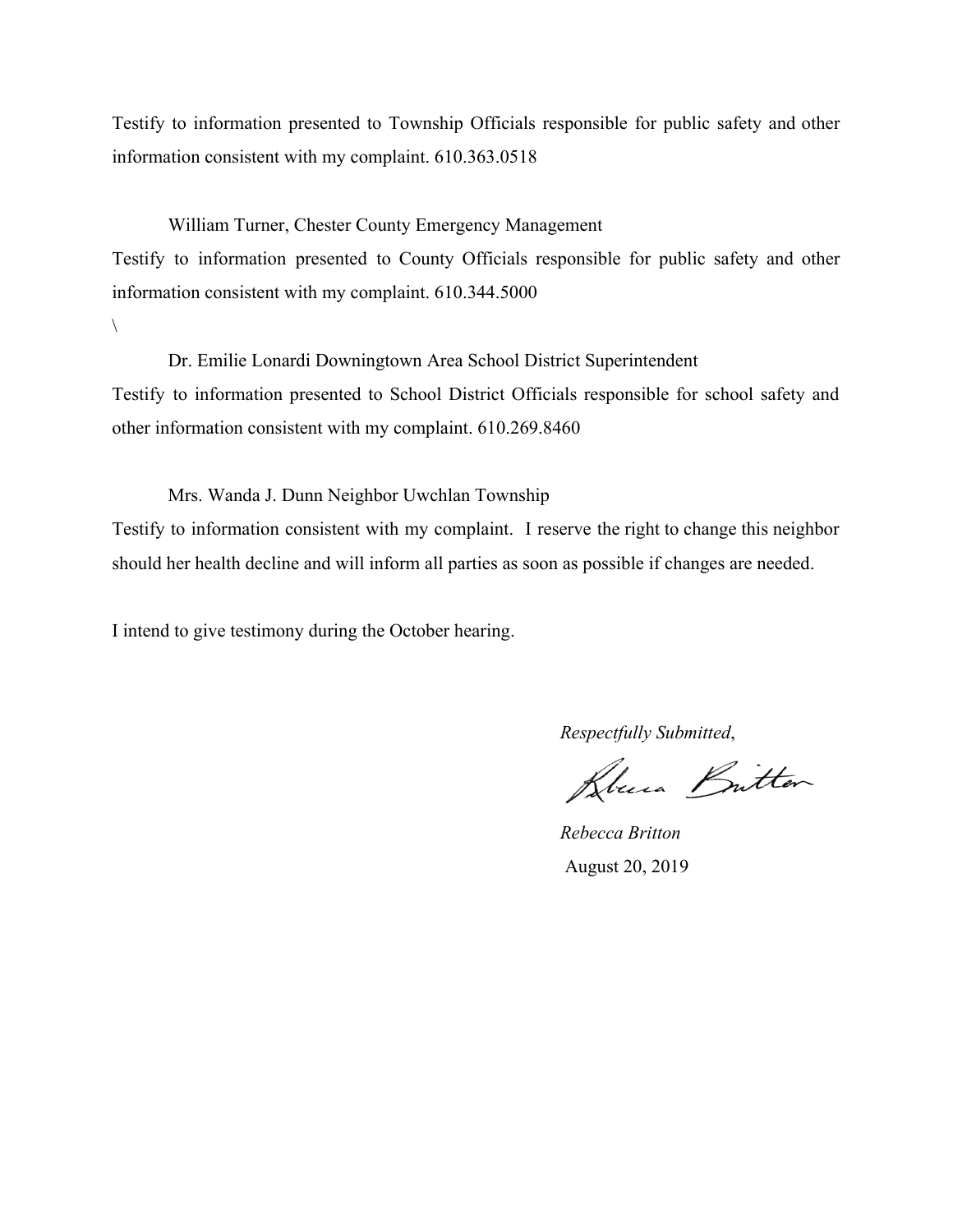# **CERTIFICATE OF SERVICE**

I hereby certify that I have this day served a true copy of the foregoing document upon the parties, listed below, in accordance with the requirements of 1.54 (relating to service by a party). This document has been filed via electronic filing:

## *VIA ELECTRONIC FILING*

Pennsylvania Public Utility Commission efiling system

Thomas J. Sniscak, Esq [tjsniscak@hmslegal.com](mailto:tjsniscak@hmslegal.com)

Kevin J. McKeon [kjmckeon@hmslegal.com](mailto:kjmckeon@hmslegal.com)

Whitney E. Snyder [@hmslegal.com](mailto:wesnyder@hmslegal.com)

Robert D. Fox, Esq. Neil S. Witkes, Esp. Diana A. Silva, Esq. [rfox@mankogold.com](mailto:rfox@mankogold.com) [nwitkes@mankogold.com](mailto:nwitkes@mankogold.com) [dsilva@mankogold.com](mailto:dsilva@mankogold.com)

Michael Bomstein [mbomstein@gmail.com](mailto:mbomstein@gmail.com)

Anthony D. Kanagy, Esquire Garrett P. Lent, Esquire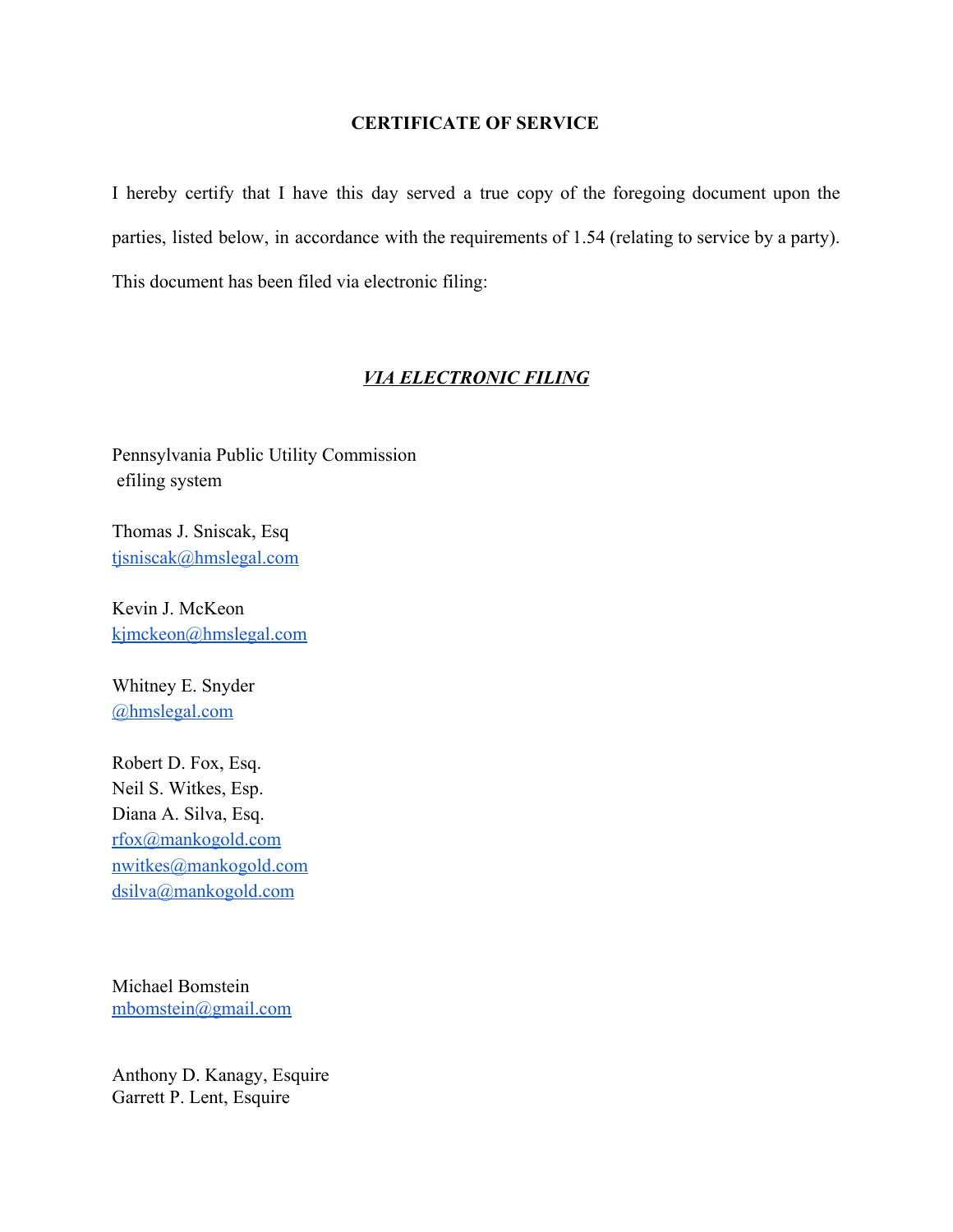[akanazy@postschell.com](mailto:akanazy@postschell.com) [glent@postschell.com](mailto:glent@postschell.com)

Rich Raiders, Esq. [rich@raiderslaw.com](mailto:rich@raiderslaw.com)

Vince M. Pompo, Esq. Guy. A. Donatelli, Esq Alex J. Baumler, Esq. [vpompo@lambmcerlane.com](mailto:vpompo@lambmcerlane.com) [Gdonatelli@lambmcerlane.com](mailto:Gdonatelli@lambmcerlane.com) [abaumler@lambmcerlane.com](mailto:abaumler@lambmcerlane.com)

Margaret A. Morris, Esq. [mmorris@regerlaw.com](mailto:mmorris@regerlaw.com)

Leah Rotenberg, Esq. [rotenberg@mcr-attorneys.com](mailto:rotenberg@mcr-attorneys.com)

Mark L. Freed [mlf@curtinheefner.com](mailto:mlf@curtinheefner.com)

James R. Flandreau [jflandreau@pfblaw.com](mailto:jflandreau@pfblaw.com)

David J. Brooman Richard Sokorai Mark R. Fischer [dbrooman@highswartz.com](mailto:dbrooman@highswartz.com) [rsokorai@highswartz.com](mailto:rsokorai@highswartz.com) [mfischer@highswartz.com](mailto:mfischer@highswartz.com)

Thomas Casey [tcaseylegal@gmail.com](mailto:tcaseylegal@gmail.com)

Josh Maxwell [jmaxwell@downingtown.org](mailto:jmaxwell@downingtown.org)

Laura Obenski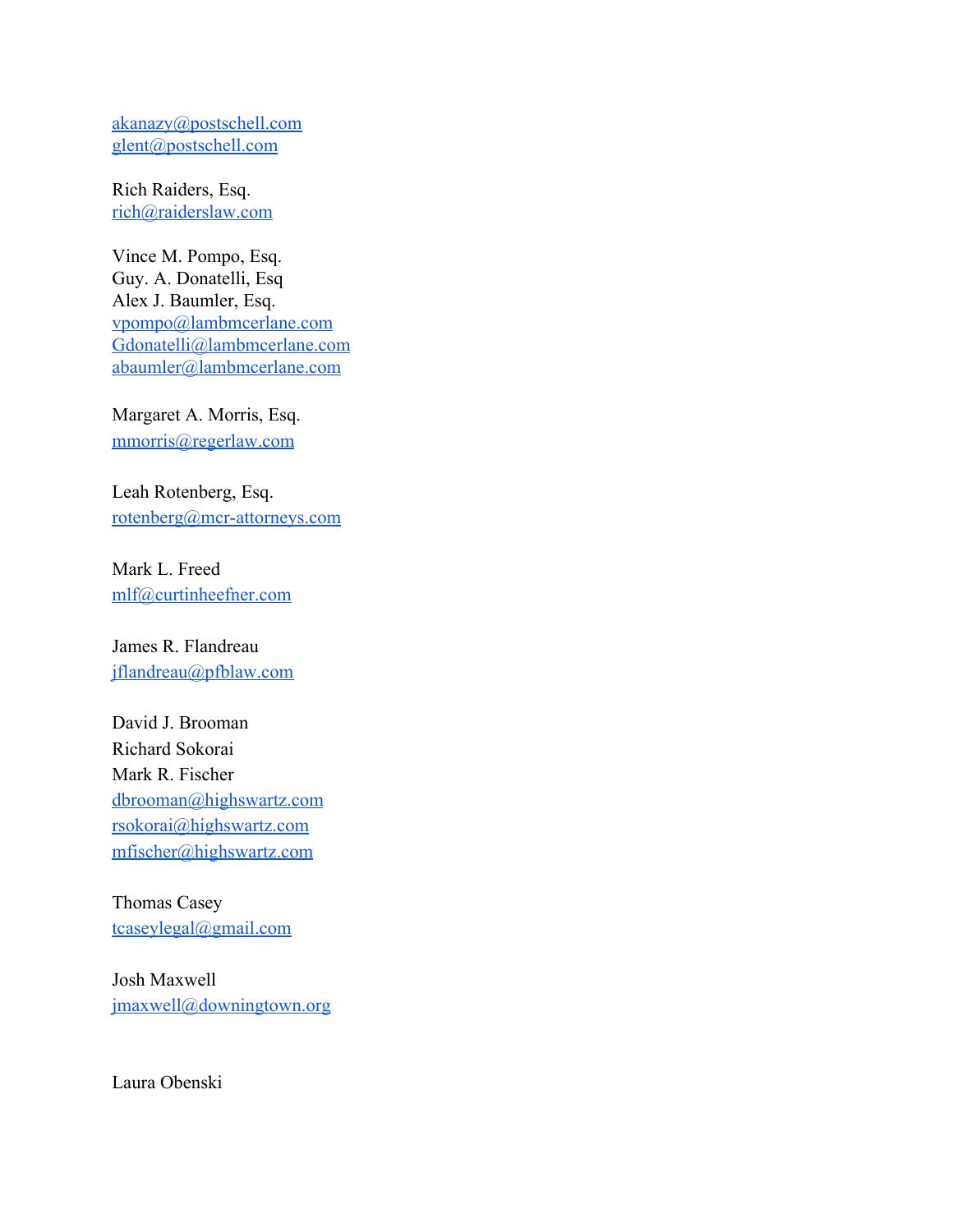# [ljobenski@gmail.com](mailto:ljobenski@gmail.com)

Stephanie M. Wimer [stwimer@pa.gov](mailto:stwimer@pa.gov)

Michael Maddren, Esq. Patricia Sons Biswanger, Esq. [maddrenM@co.delaware.pa.us](mailto:maddrenM@co.delaware.pa.us) [patbiswanger@gmail.com](mailto:patbiswanger@gmail.com)

James C. Dalton, Esq. [jdalton@utbf.com](mailto:jdalton@utbf.com)

Melissa DiBernardino [lissdibernardino@gmail.com](mailto:lissdibernardino@gmail.com)

Virginia Marcille-Kerslake [vkerslake@gmail.com](mailto:vkerslake@gmail.com)

James J. Byrne, Esq. Kelly S. Sullivan, Esq. [jjbyrne@mbmlawoffice.com](mailto:jjbyrne@mbmlawoffice.com) [ksullivan@mbmlawoffice.com](mailto:ksullivan@mbmlawoffice.com)

Honorable Elizabeth Barnes [ebarnes@pa.gov](mailto:ebarnes@pa.gov)

Rouen Butter

Rebecca Britton Pro se August 20, 2019